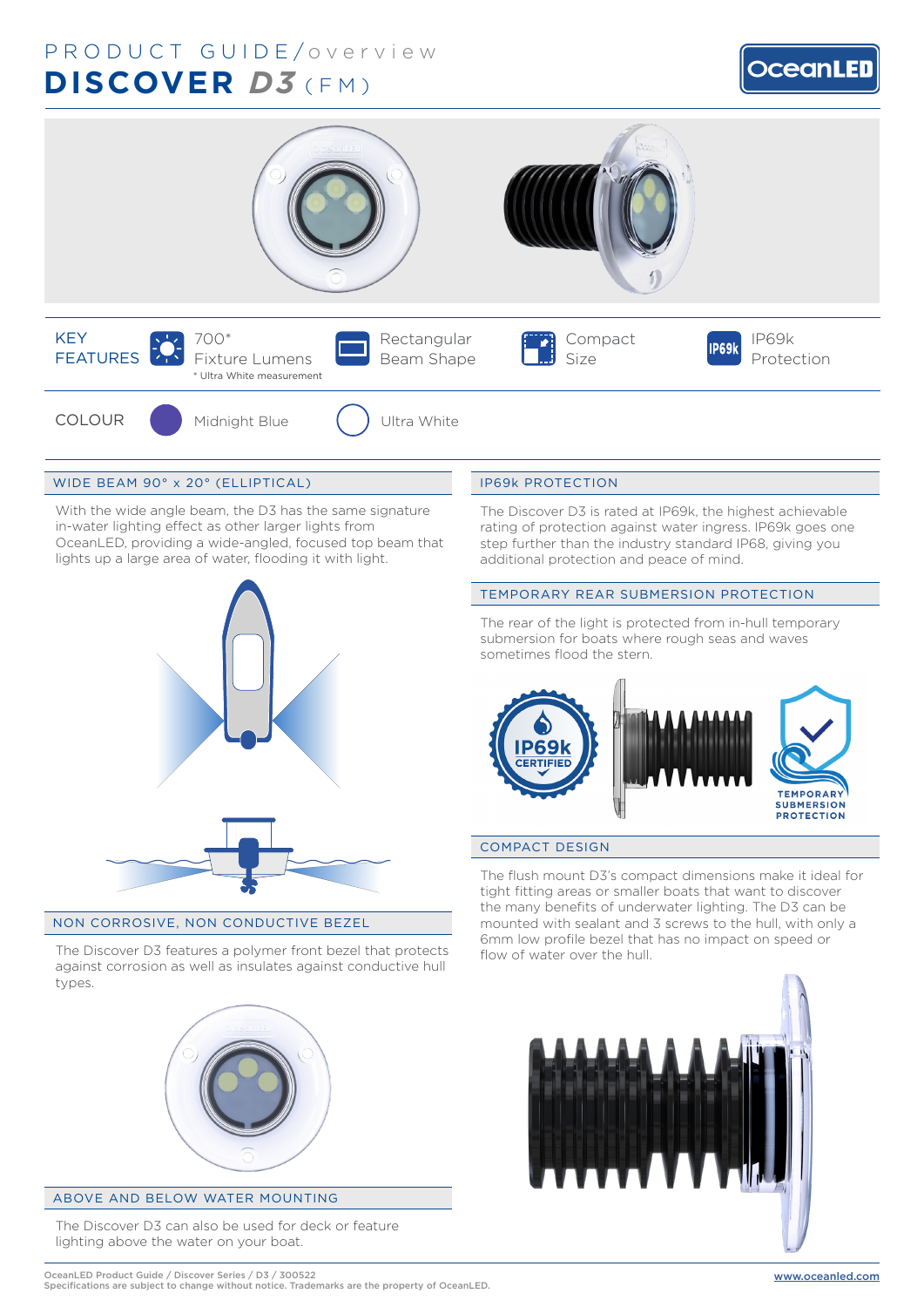



# WIRING SCHEMATIC WITH POWER JUNCTION BOX

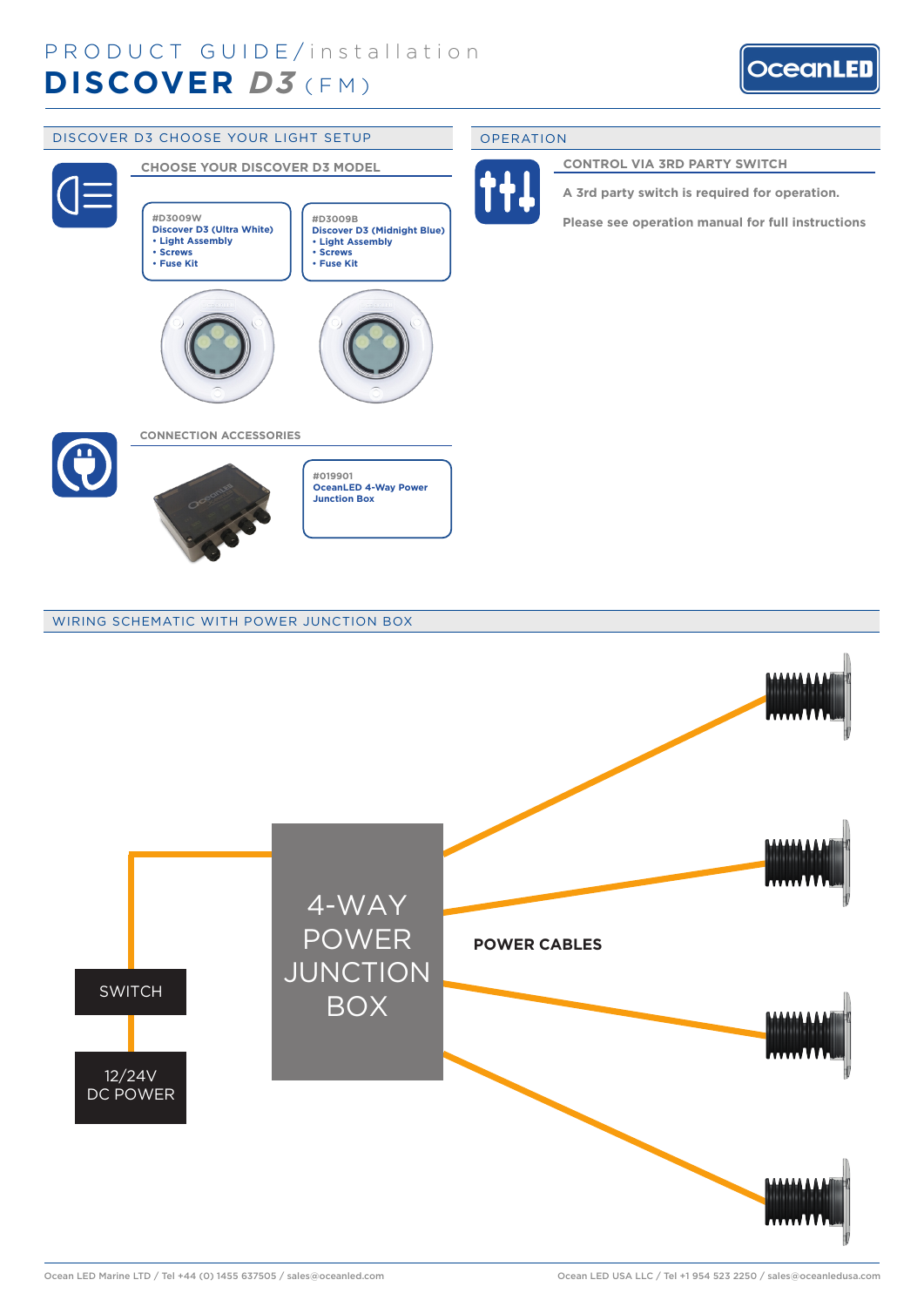

#### DISCOVER D3 DIMENSIONS



# 4-WAY POWER JUNCTION BOX ACCESSORY

| Part Number       | 019901        |
|-------------------|---------------|
| Material / Colour | Polycarbonate |
| Weight            | 460g          |
| IP Rating         | <b>IP66</b>   |